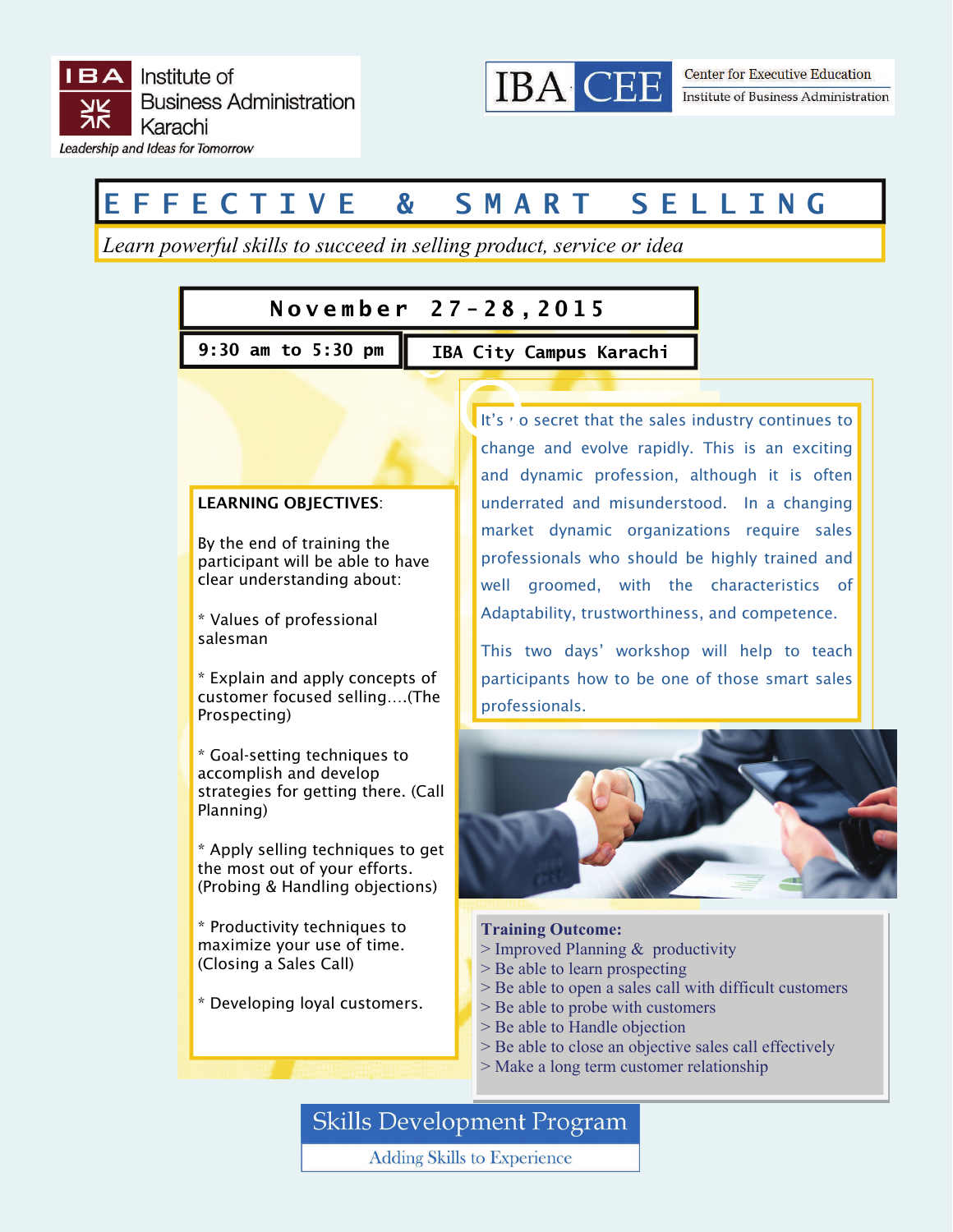#### **Who should attend?**

This course is designed for both **new and experienced sales people**.

Attending this course will improve the performance and results of sales people who engage personally with customers or clients, either business to business or business to consumer.



**Module 1 – How to Think & Behave like a True Professional** 

Learn to adopt a professional sales professional values



#### **Module 4– Develop your Smart Sales Communication Skills.**

Rapport building techniques, open and closed questions, active listening, ensure understanding customer objections & handling skillfully



## **Module** 2 **Understand & Use The Psychology of Selling**

Learn the sales cycle , framing success, setting SMART goals , the path to efficiency, customer service & customer loyalty



**Module 5–The ABC of Selling: Always be Closing.** 

The ability to effectively close deals is key to sales success. This module will teach you: 6 Steps to keep building customer commitment, how to identify "Buying



**Module 3 – Personal Preparation and Product Knowledge.** 

Learn how to identify and sell yourself first, the features advantages and benefits of your product, your company, your brand, your exceptional service and you, the sales professional.



| <b>Module 6– Compile</b> |  |  |
|--------------------------|--|--|
| <b>Personal</b> Action   |  |  |
| <b>Plan</b>              |  |  |
| Learn to set next call   |  |  |

| L'outre du soit nont outre |  |                             |
|----------------------------|--|-----------------------------|
| objective, post sales      |  |                             |
| services                   |  | $\&$                        |
| developing a loyal         |  |                             |
| customer                   |  | $\mathcal{R}_{\mathcal{L}}$ |
| organizing                 |  | Group                       |